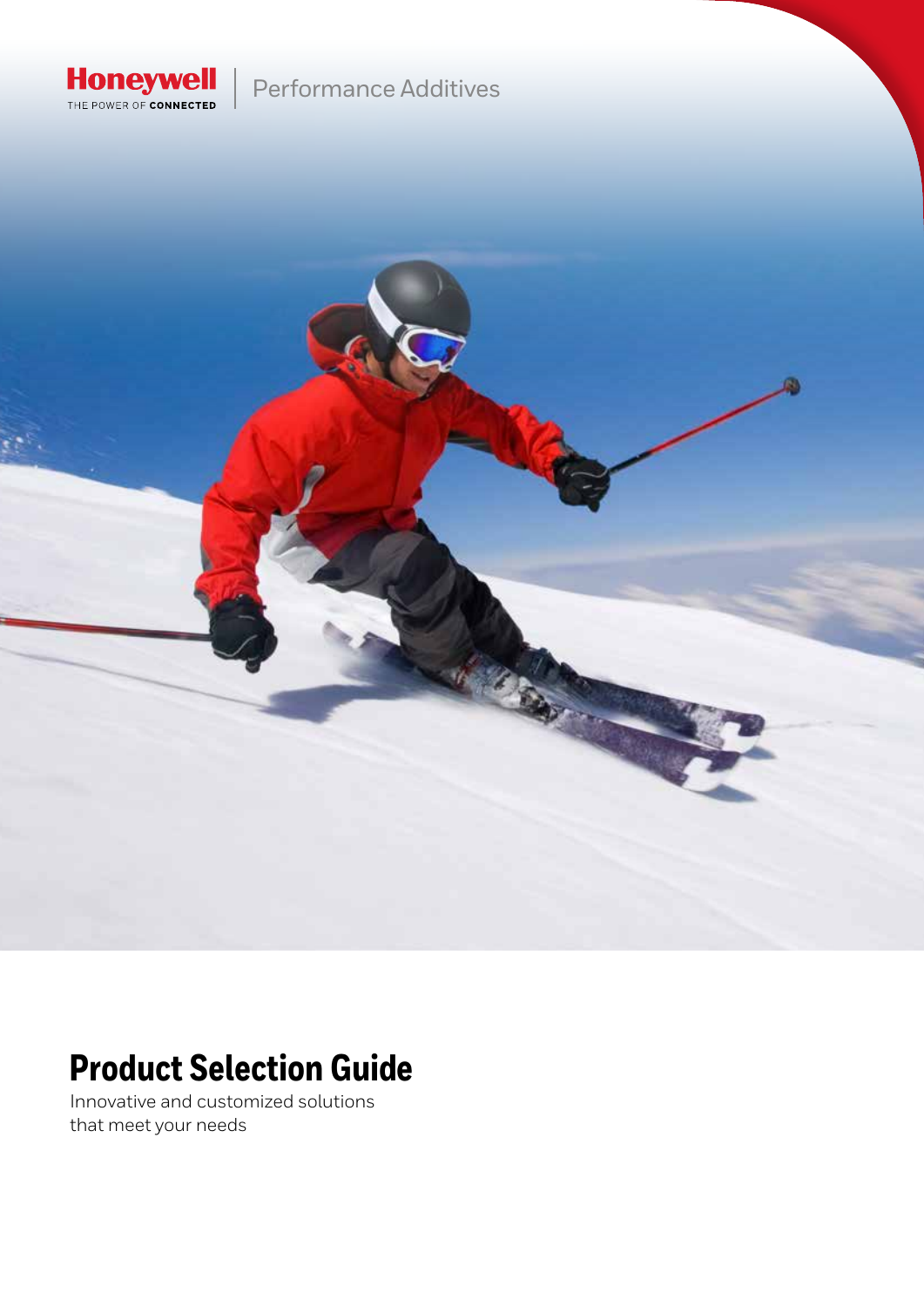# **Honeywell A-C® Specialty Additives**

|                                                                                               |                                            |                                   | <b>PROPERTIES</b>                    |                                              |                                                         |                             |
|-----------------------------------------------------------------------------------------------|--------------------------------------------|-----------------------------------|--------------------------------------|----------------------------------------------|---------------------------------------------------------|-----------------------------|
| <b>TYPICAL</b><br><b>PROPERTIES OF A-C</b><br><b>POLYETHYLENES &amp;</b><br><b>COPOLYMERS</b> | <b>METTLER DROP POINT</b><br>(ASTM D-3954) | <b>HARDNESS DMM</b><br>(ASTM D-5) | <b>DENSITY G/CC</b><br>(ASTM D-1505) | <b>VISCOSITY CPS @</b><br>140°C (BROOKFIELD) | <b>ACID NUMBER</b><br><b>MG KOH/G (ASTM</b><br>$D-1386$ | <b>PHYSICAL FORM</b>        |
| <b>HOMOPOLYMERS</b>                                                                           |                                            |                                   |                                      |                                              |                                                         |                             |
| $A-C3A$                                                                                       | 112°C 234°F                                | 2.0                               | 0.92                                 | 450                                          | Nil                                                     | Powder                      |
| A-C 6, 6A                                                                                     | 106°C 223°F                                | 4.0                               | 0.92                                 | 375                                          | Nil                                                     | Prills, Powder              |
| $A-C$ $7$                                                                                     | 109°C 228°F                                | 2.5                               | 0.92                                 | 450                                          | Nil                                                     | Prills                      |
| A-C 8, 8A                                                                                     | 113°C 235°F                                | 1.0                               | 0.93                                 | 450                                          | Nil                                                     | Prills, Powder              |
| A-C 9, 9A, 9F                                                                                 | 115°C 239°F                                | 0.5                               | 0.93                                 | 450                                          | Nil                                                     | Prills, Powder, Fine Powder |
| A-C 16, 16A                                                                                   | 102°C 216°F                                | 5.5                               | 0.91                                 | 525                                          | Nil                                                     | Prills, Powder              |
| A-C 617, 617A                                                                                 | 101°C 214°F                                | 7.0                               | 0.91                                 | 180                                          | Nil                                                     | Prills, Powder              |
| A-C 1810A                                                                                     | 121°C 250°F                                | 1.0                               | 0.95                                 | 20                                           | Nil                                                     | Powder                      |
| A-C 820A                                                                                      | 126°C 259°F                                | 0.5                               | 0.96                                 | 80                                           | Nil                                                     | Powder                      |
| A-C 1702                                                                                      | 90°C 194°F                                 | 98.0(1)                           | 0.88                                 | 30                                           | Nil                                                     | Greased-like, Slab          |
| <b>OXIDIZED HOMOPOLYMERS</b>                                                                  |                                            |                                   |                                      |                                              |                                                         |                             |
| A-C 629, 629A                                                                                 | 101°C 214°F                                | 5.5                               | 0.93                                 | 200                                          | 15                                                      | Prills, Powder              |
| A-C 656                                                                                       | 98°C 208°F                                 | 9.0                               | 0.92                                 | 185                                          | 15                                                      | Prills                      |
| A-C 673A, 673P                                                                                | 110°C 230°F                                | <1.0                              | 0.95                                 | 400                                          | 17                                                      | Powder, Pastilles           |
| A-C 680, 680A                                                                                 | 108°C 226°F                                | 1.5                               | 0.93                                 | 250                                          | 16                                                      | Prills                      |
| A-C 6702                                                                                      | 88°C 190°F                                 | $90.0^{(1)}$                      | 0.85                                 | 35                                           | 15                                                      | Grease-like                 |
| A-C 680PA, 680P                                                                               | 108°C 226°F                                | <1.0                              | 0.93                                 | 450                                          | 17                                                      | Powder, Pastilles           |
|                                                                                               | HIGH-DENSITY OXIDIZED HOMOPOLYMERS         |                                   |                                      |                                              |                                                         |                             |
| A-C 307, 307A                                                                                 | 140°C 284°F                                | 0.5                               | 0.98                                 | 85000(2)                                     | $\overline{1}$                                          | Granule, Powder             |
| A-C 316, 316A                                                                                 | 140°C 284°F                                | 0.5                               | 0.98                                 | 8500(2)                                      | 16                                                      | Granule, Powder             |
| A-C 325                                                                                       | 136°C 277°F                                | 0.5                               | 0.99                                 | 4400(2)                                      | 25                                                      | Granule                     |
| A-C 330                                                                                       | 137°C 279°F                                | 0.5                               | 0.99                                 | $3600^{(2)}$                                 | 30                                                      | Granule                     |
| A-C 392                                                                                       | 138°C 280°F                                | 0.5                               | 0.99                                 | 4500(2)                                      | 30                                                      | Granule                     |
| A-C 395, 395A                                                                                 | 137°C 279°F                                | 0.5                               | 1.00                                 | $2500^{(2)}$                                 | 41                                                      | Granule, Powder             |
| COPOLYMERS/ ETHYLENE-ACRYLIC ACID                                                             |                                            |                                   |                                      |                                              |                                                         |                             |
| A-C 540, 540A                                                                                 | 105°C 221°F                                | 2.0                               | 0.93                                 | 575                                          | 40                                                      | Prills, Powder              |
| A-C 580                                                                                       | 95°C 203°F                                 | 4.0                               | 0.94                                 | 650                                          | 75                                                      | Prills                      |
| A-C 5120                                                                                      | 92°C 198°F                                 | 8.0                               | 0.94                                 | 650                                          | 120                                                     | Prills                      |
|                                                                                               | COPOLYMERS/ETHYLENE-VINYL ACETATE          |                                   |                                      |                                              |                                                         |                             |
| A-C 400, 400A                                                                                 | 92°C 198°F                                 | 9.5                               | 0.92                                 | 595                                          | 13% Vinyl Acetate                                       | Prills, Powder              |
| A-C 405S                                                                                      | 94°C 201°F                                 | 7.0                               | 0.92                                 | 600                                          | 10.5% Vinyl Acetate                                     | Prills                      |
| A-C 405M                                                                                      | 100°C 212°F                                | 5.0                               | 0.92                                 | 600                                          | 8.5% Vinyl Acetate                                      | Prills                      |
| A-C 405T                                                                                      | 102°C 216°F                                | 4.0                               | 0.92                                 | 600                                          | 6% Vinyl Acetate                                        | Prills                      |
| <b>OXIDIZED COPOLYMER</b>                                                                     |                                            |                                   |                                      |                                              |                                                         |                             |
| A-C 645P                                                                                      | 100°C 212°F                                | 5.0                               | 0.94                                 | 375                                          | $13(SAP=56)^{(3)}$                                      | Pastilles                   |

| <b>PROPERTIES</b>                                               |                              |                    |                                                 |                                                |                 |  |  |
|-----------------------------------------------------------------|------------------------------|--------------------|-------------------------------------------------|------------------------------------------------|-----------------|--|--|
| <b>ACLYN® LOW</b><br><b>MOLECULAR WEIGHT</b><br><b>IONOMERS</b> | MELTING POINT <sup>(4)</sup> | <b>CATION TYPE</b> | <b>ACID NUMBER</b><br>MG KOH/G<br>(ASTM D-1386) | <b>VISCOSITY CPS</b><br>@190°C<br>(BROOKFIELD) | PHYSICAL FORM   |  |  |
| <b>ETHYLENE MALEIC ANHYDRIDE COPOLYMERS</b>                     |                              |                    |                                                 |                                                |                 |  |  |
| AClyn 201*, 201A*                                               | 102°C 215°F                  | Ca                 | 42                                              | 5500                                           | Granule, Powder |  |  |
| AClyn 285*, 285A*                                               | 82°C 180°F                   | Na                 | 20                                              | 80000                                          | Granule, Powder |  |  |
| AClyn 295*, 295A*                                               | 99°C 210°F                   | Zn                 | Nil                                             | 4500                                           | Granule, Powder |  |  |

\*Make to Order Product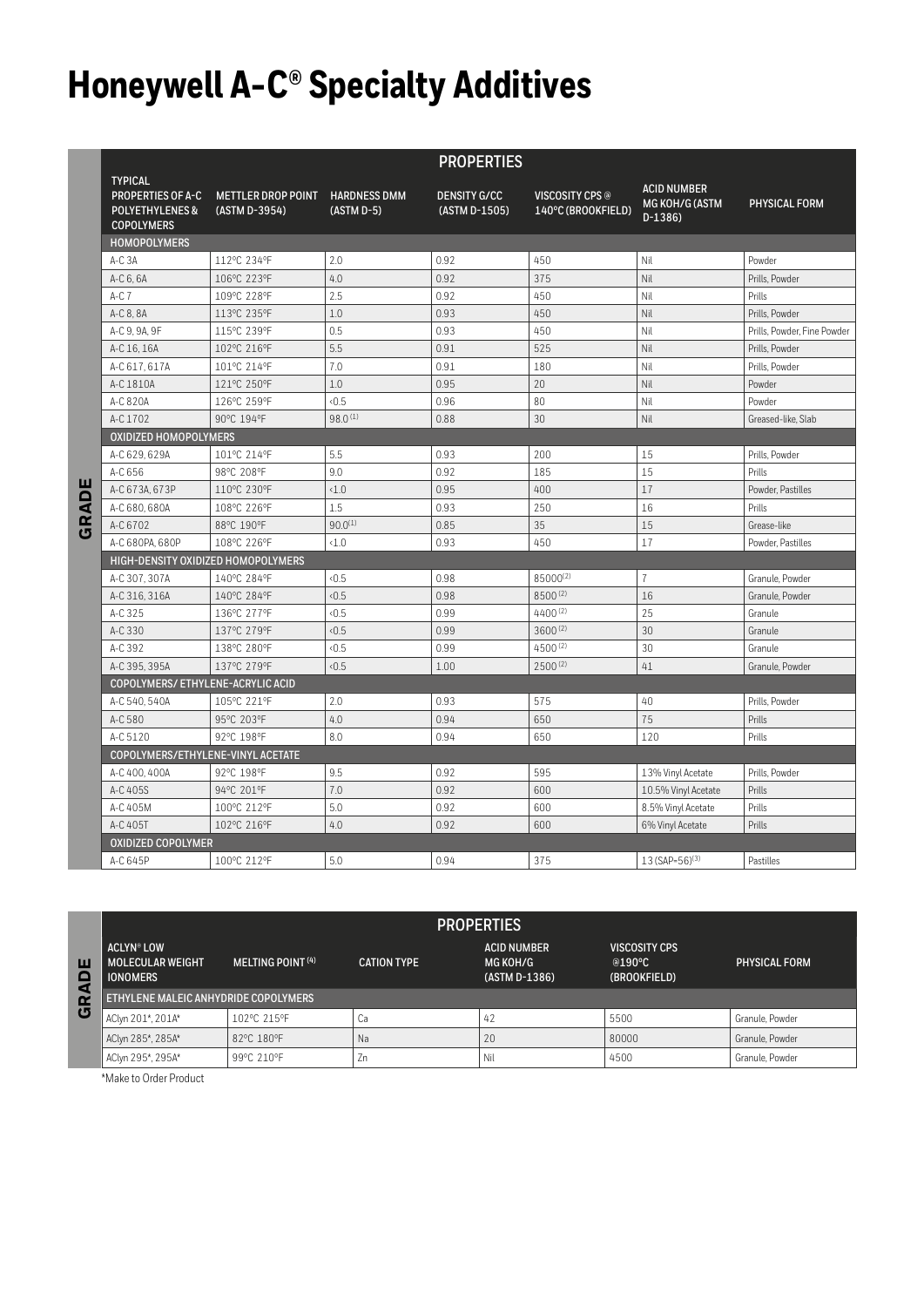| <b>PROPERTIES</b>                                                         |                                            |                                     |                                      |                                                |                                                 |                   |  |
|---------------------------------------------------------------------------|--------------------------------------------|-------------------------------------|--------------------------------------|------------------------------------------------|-------------------------------------------------|-------------------|--|
| <b>ACUMIST®</b><br><b>MICRONIZED</b><br><b>POLYOLEFIN</b><br><b>WAXES</b> | <b>METTLER DROP POINT</b><br>(ASTM D-3954) | <b>HARDNESS DMM</b><br>$(ASTM D-5)$ | <b>DENSITY G/CC</b><br>(ASTM D-1505) | <b>AVERAGE PARTICLE SIZE</b><br><b>MICRONS</b> | <b>ACID NUMBER</b><br>MG KOH/G<br>(ASTM D-1386) | PHYSICAL FORM     |  |
| <b>PE MICRONIZED WAXES</b>                                                |                                            |                                     |                                      |                                                |                                                 |                   |  |
| ACumist A-6*                                                              | 137°C 279°F                                | 0.5                                 | 0.99                                 | 6                                              | $76 - 40$                                       | Micronized Powder |  |
| ACumist A-12                                                              | 137°C 279°F                                | 0.5                                 | 0.99                                 | 12                                             | $76 - 40$                                       | Micronized Powder |  |
| ACumist A-18*                                                             | 137°C 279°F                                | (0.5)                               | 0.99                                 | 18                                             | $76 - 40$                                       | Micronized Powder |  |
| ACumist A-45*                                                             | 137°C 279°F                                | <0.5                                | 0.99                                 | 30                                             | 26-40                                           | Micronized Powder |  |
| ACumist B-6                                                               | 126°C 259°F                                | 0.5                                 | 0.96                                 | 6                                              | Nil                                             | Micronized Powder |  |
| ACumist B-9*                                                              | 126°C 259°F                                | 0.5                                 | 0.96                                 | 9                                              | Nil                                             | Micronized Powder |  |
| ACumist B-12                                                              | 126°C 259°F                                | 0.5                                 | 0.96                                 | 12                                             | Nil                                             | Micronized Powder |  |
| ACumist B-18*                                                             | 126°C 259°F                                | 0.5                                 | 0.96                                 | 18                                             | Nil                                             | Micronized Powder |  |
| ACumist C-5*                                                              | 121°C 250°F                                | 1.0                                 | 0.95                                 | 5                                              | Nil                                             | Micronized Powder |  |
| ACumist C-12*                                                             | 121°C 250°F                                | 1.0                                 | 0.95                                 | 12                                             | Nil                                             | Micronized Powder |  |
| ACumist C-18*                                                             | 121°C 250°F                                | 1.0                                 | 0.95                                 | 18                                             | Nil                                             | Micronized Powder |  |
| ACumist D-5*                                                              | 118°C 244°F                                | 1.5                                 | 0.95                                 | 5                                              | Nil                                             | Micronized Powder |  |
| ACumist D-9                                                               | 118°C 244°F                                | 1.5                                 | 0.95                                 | 9                                              | Nil                                             | Micronized Powder |  |
| PTFE MICRONLZED WAX BLENDS <sup>(5)</sup>                                 |                                            |                                     |                                      |                                                |                                                 |                   |  |
| ACumist 3105*                                                             | 121°C 250°F                                | 1.0                                 | 0.98                                 | 5                                              | Nil                                             | Micronized Powder |  |
| ACumist 3205*                                                             | 121°C 250°F                                | 0.5                                 | 1.1                                  | 5                                              | Nil                                             | Micronized Powder |  |

\*Make to Order Product

**GRADE**

|                                            | <b>PROPERTIES</b>                         |                                            |                                     |                                      |                                              |                                                    |                   |  |
|--------------------------------------------|-------------------------------------------|--------------------------------------------|-------------------------------------|--------------------------------------|----------------------------------------------|----------------------------------------------------|-------------------|--|
| ш<br>Δ<br>$\blacktriangleleft$<br>$\alpha$ | <b>MODIFIED OLEFIN</b><br><b>PRODUCTS</b> | <b>METTLER DROP POINT</b><br>(ASTM D-3954) | <b>HARDNESS DMM</b><br>$(ASTM D-5)$ | <b>DENSITY G/CC</b><br>(ASTM D-1505) | <b>VISCOSITY CPS @</b><br>140°C (BROOKFIELD) | <b>SAPONIFICATION</b><br><b>NUMBER</b><br>MG KOH/G | PHYSICAL FORM     |  |
|                                            | ETHYLENE MALEIC ANHYDRIDE COPOLYMERS      |                                            |                                     |                                      |                                              |                                                    |                   |  |
|                                            | A-C 573A, 573P                            | 106°C 223°F                                | 4.5                                 | 0.92                                 | 600                                          | ÷                                                  | Powder, Pastilles |  |
| じ                                          | PROPYLENE MALEIC ANHYDRIDE COPOLYMERS     |                                            |                                     |                                      |                                              |                                                    |                   |  |
|                                            | A-C 596P                                  | 143°C 290°F                                | <0.5                                | 0.94                                 | <400 @ 190°C                                 | 43                                                 | Powder, Pastilles |  |
|                                            | A-C 597P                                  | 143°C 290°F                                | <0.5                                | 0.94                                 | 500 @ 190°C                                  | 80                                                 | Powder, Pastilles |  |
|                                            | A-C 950P                                  | 153°C 307°F                                | <0.5                                | 0.93                                 | 2000 @ 190°C                                 | 43                                                 | Pastilles         |  |

| ш                            | <b>PROPERTIES</b>                           |                                            |                                   |                                      |                                       |                                                    |               |  |
|------------------------------|---------------------------------------------|--------------------------------------------|-----------------------------------|--------------------------------------|---------------------------------------|----------------------------------------------------|---------------|--|
| $\Box$<br>a<br>$\alpha$<br>U | <b>POLYPROPYLENE</b><br><b>HOMOPOLYMERS</b> | <b>METTLER DROP POINT</b><br>(ASTM D-3954) | <b>HARDNESS DMM</b><br>(ASTM D-5) | <b>DENSITY G/CC</b><br>(ASTM D-1505) | VISCOSITY CPS @<br>140°C (BROOKFIELD) | <b>SAPONIFICATION</b><br><b>NUMBER</b><br>MG KOH/G | PHYSICAL FORM |  |
|                              | A-C 1089                                    | 146°C 295°F                                | <0.5                              | 0.91                                 | 45                                    | Nil                                                | Powder        |  |

\*Make to Order Product

**Notes:** 

(1) ASTM D-1321

(2) Measured at 150°c

(3) Saponification No.. mg KOH/g

(4) Determined by Differential Scanning Calorimetry.

(5) Drop Point listed is the initial melt point of the PE Wax only. PTFE does not melt but will decompose above 615°F